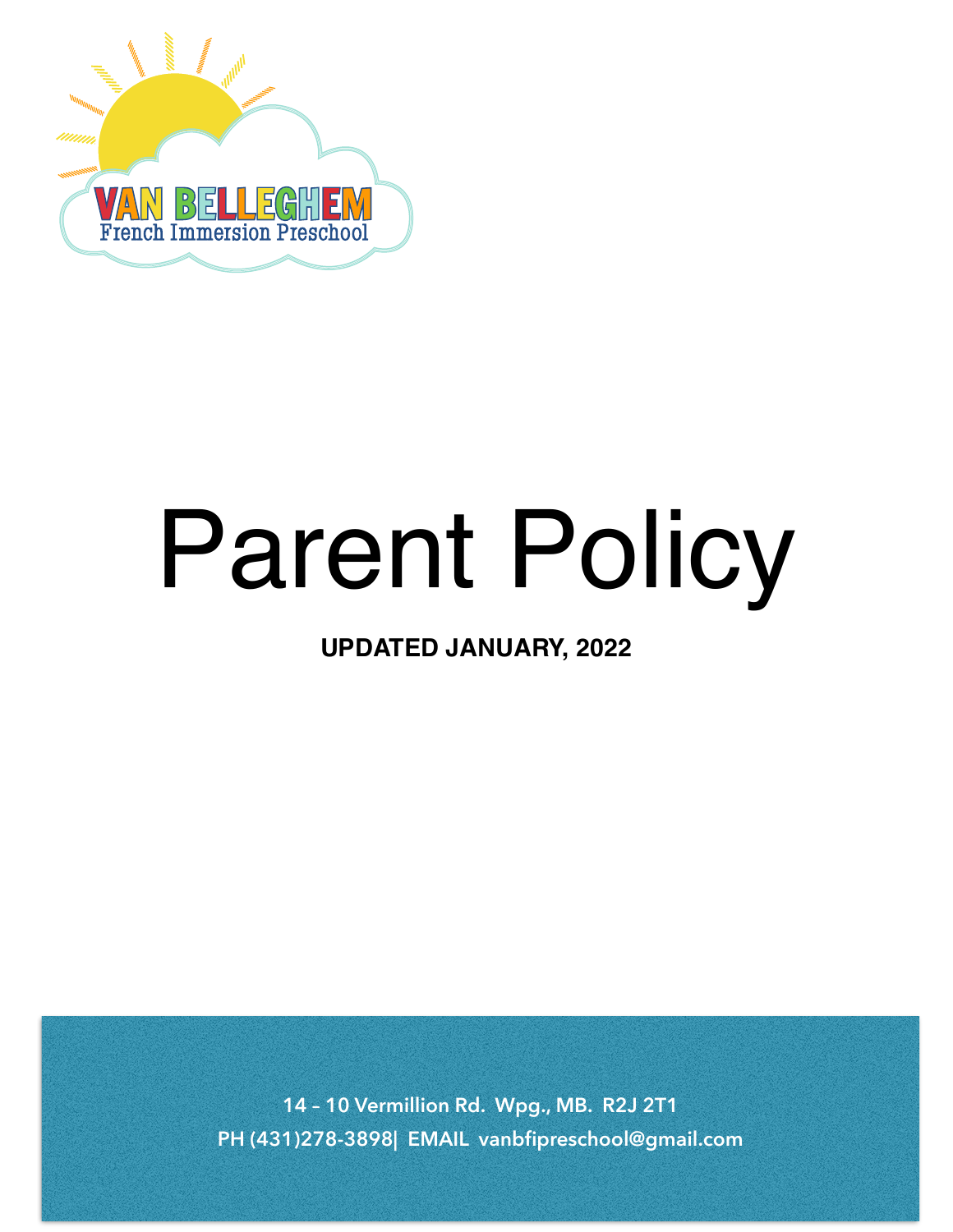## **Welcome to Van Belleghem French Immersion Pre-School Co-op Inc.!**

## Mission Statement

Van Belleghem French Immersion Preschool is an inclusive, parent-run, non-profit cooperative that exists to promote, advance and enrich the lives of children and families in the St. Boniface/ Southdale community. One of our main goals is to provide a quality pre-school program for children anticipating entrance into a French Immersion School.

# Philosophy

- Each child is a unique individual with rights for love, respect and quality care in a safe, warm and nurturing environment.
- Children will be introduced to the French language by establishing a gentle introduction. This will be established by learning basic words, commands, colours, shapes and numbers through day to day learning and by singing songs.
- Children learn best through play. Through play, children learn to devise, surmise, compromise and empathize.
- It is our job to provide an environment where the children feel safe and excited to explore.
- Children are given opportunities to imagine, invent, create, experiment, discover and draw conclusions on their own.
- Children are encouraged to develop self-confidence and a positive self image through various activities such as: dramatic play, science, social studies, large and small muscle activities, language stimulation and creative skills.
- Children have the opportunity to learn to make choices and decisions, solve problems and become independent capable thinkers.
- Children will learn to socialize with others. The children will have opportunities, and the tools, to learn to enter and exit play, to negotiate and to problem solve.
- Early Childhood Educators are trained and knowledgeable in child development, in addition to being warm, loving individuals.

# Goals

To provide children with an environment which will promote their optimum development in all areas including physical, social and emotional through the following means:

- Offering a wide variety of experiences in a balanced environment
- Providing a warm, safe, healthy and nurturing environment
- To provide an introduction to the organized classroom setting, while stressing enjoyment and socialization
- To be inclusive of children with additional support needs and to take into account the developmental capabilities of children.
- Providing stimulating programming based on emergent curriculum that responds to children's needs and interests
- To introduce some basic aspects of the French language
- Maintaining a stable routine with consistent discipline based on children's needs
- Setting developmentally appropriate limits and expectations
- Providing well trained, professional, caring ECE's and CCA's
- Promoting and instilling diversity at all times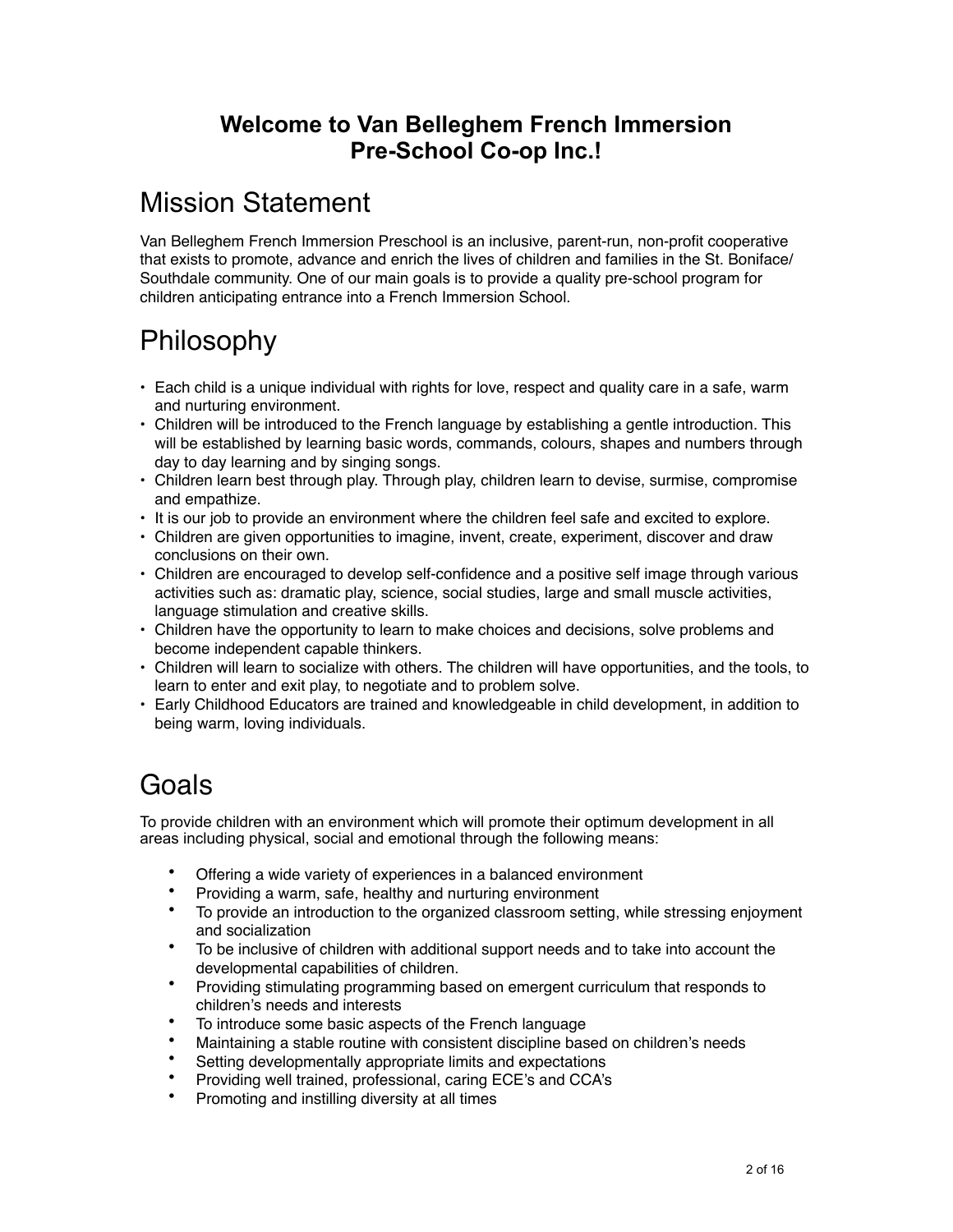# Registration Process-Preschool Information

All children must be three (for the three-year-old program) and four (for the four-year-old programs) by December 31, of the current year.

All children must be fully toilet trained. This includes no pull ups and/or diapers.

When registering your child in the program, a \$100 non-refundable registration fee must be paid in order to hold a space. Fees will be outlined in August and will be payable in full at the September "Meet and Greet" or in instalments from September to December.

We will require a copy of your child's birth certificate (Note: this is the only proof of age acceptable as evidence) when you submit your registration form. We will also require your MHSC number and the child's individual medical number, as well as your physician's name, address, and telephone number at the time of registration.

A Privacy Consent form is included with your registration package. Please carefully read, fill out and sign this form. The e-mail address provided upon registration will be shared with your class rep for the sole purpose of Van Belleghem French Immersion Pre-School communication. **Your child will not be able to attend Van Belleghem French Immersion Pre-school until the signed Privacy Consent form has been returned to the pre-school**.

#### **Three Year Old Program – Tuesday/Thursday mornings**

Doors open at: 8:35 a.m. Class time: 8:35 - 11:00 AM

Supplies needed by each child;

- 1. Slip-on or Velcro runners to be left at school.
- 2. School bag to bring home completed crafts, etc.
- 3. An extra set of clothes to leave in your child's school bag in case of bathroom accidents or paint spills, etc.
- 4. Small "nut free" snack to be brought daily in non-disposable container (i.e. lunch kit, margarine container). Also, please include a labeled refillable water bottle for your child's snack.

#### **Note: Everything must be labeled clearly, this includes outside clothing and footwear.**

#### **Daily Schedule**

- **Free Plav**
- Circle, Show & Tell, French words (colours, shapes, counting), songs in French and **English**
- ECE Guided Experience (such as creativity, science, music and movement, etc…)
- Gym (as available)
- Snack
- Story time
- Dismissal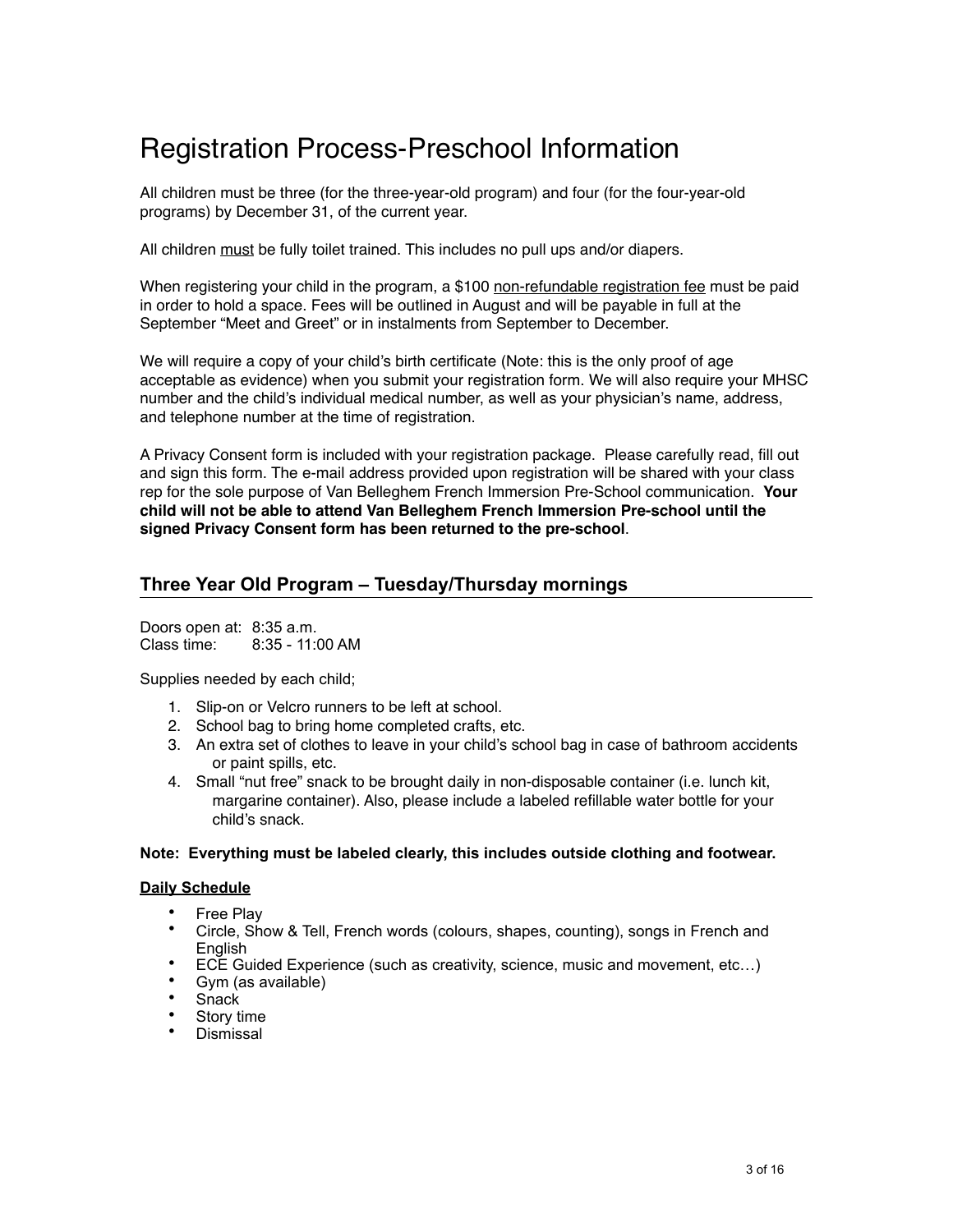#### **Drop-off and pick-up procedures**

- The children must be accompanied to and from the school by an adult. Please make sure the person who is picking up and dropping off your child also understands these procedures.
- To ensure that the teachers will SIGN IN and SIGN OUT your child on the Attendance Sheet, you are required to accompany your child into the Preschool. Children become the responsibility of the Preschool only after they are signed in by a teacher and will become the responsibility of the parent only after your child is picked up from the classroom.
- Please help your child wash their hands in the washroom or classroom before they begin to play.
- Please be prompt in picking up your child. Wait at the doors until the teacher signals to you.

#### **Volunteer procedures**

A parent may be required to volunteer as a helper for at least five classes. Child and Family Services require a child abuse registry form to be filled out by volunteers when the volunteer is included in the child/adult ratio.

As a volunteer, your task will involve helping individual or small groups of children during activity time. Children are free to choose an activity and are expected to participate constructively, alone or with friends. Because of the large variety of materials and options open to the children, your help will assist us to provide guidance, stimulation, and conversation with the children. You may be given a specific task when you arrive, however you are free to move about the room if you feel more comfortable or if your child wishes you to. Some projects are messy and we suggest that you wear suitable, washable clothing. Please remember to bring indoor shoes to wear while you are volunteering in the classroom.

Discipline concerns are usually best handled by the staff; however, we ask you to step in if a child's safety is threatened.

Sometimes, when a parent comes into a classroom to help, the child feels uncertain about sharing this parent with other children. If this happens, please do not be concerned, as this is a normal reaction. Your relationship with your child is important, and we want your visit to be a happy one for both you and your child. Give your child plenty of attention, let him/her sit beside you and be first, let him/her help you, he/she knows the routine. Please don't criticize your child in the classroom, or criticize your child or his/her behaviour when you arrive home.

Make sure you comment positively. Mention how well he/she managed at school, played with other children, enjoyed doing puzzles, etc. Find something that your child did well that day and tell the family. Show him/her how proud you are of him/her and that you enjoyed sharing his/her day at school.

Parent volunteer responsibilities include helping with arts and crafts, putting names on papers, interacting, having fun, and participating. Also, you may assist the children with their snacks, getting dressed for outdoor play, cleaning up play dough, sweeping floor and wiping tables and chairs if necessary.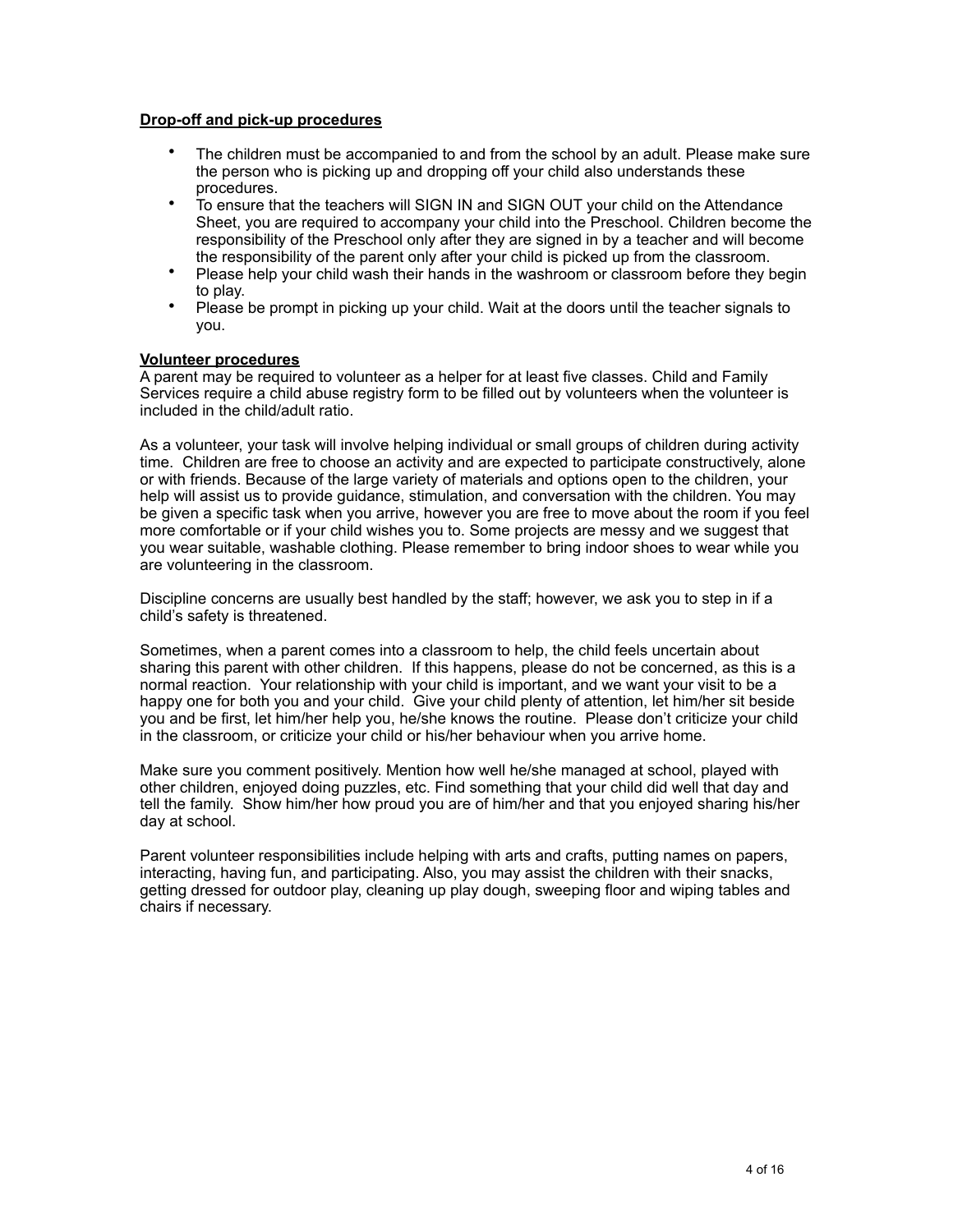#### **Four Year Old Programs – Monday/Wednesday/Friday AM & PM**

Doors open at: 8:25 a.m. Class time: 8:25 - 11:00 a.m.

Doors open at: 12:15 p.m. Class time: 12:15- 2:45 p.m.

Supplies needed by each child *(please label everything)*:

- 1. Slip-on or Velcro runners to be left at school.
- 2. School bag to bring home completed crafts, etc.
- 3. An extra set of clothes to leave in your child's school bag in case of bathroom accidents or paint spills, etc.
- 4. Small "nut free" snack to be brought daily in non-disposable container (i.e. lunch kit, margarine container). Also, please include a labeled refillable water bottle for your child's snack.

#### **Daily Schedule**

- **Free Play**
- Circle, Show & Tell, French words (colours, shapes, counting), songs in French and English
- ECE Guided Experience (such as creativity, science, music and movement, etc…)
- Gym (as available)
- Snack<br>• Stop ti
- Story time
- Dismissal

#### **Note: Everything must be labeled clearly, this includes outside clothing and footwear.**

#### **Drop-off and pick-up procedures**

- The children must be accompanied to and from the school by an adult. Please make sure the person who is picking up and dropping off your child also understands these procedures.
- To ensure that the teachers will SIGN IN and SIGN OUT your child on the Attendance Sheet, you are required to accompany your child into the Preschool. Children become the responsibility of the Preschool only after they are signed in by a teacher and will become the responsibility of the parent only after your child is picked up from the classroom.
- Please help your child wash their hands in the washroom or classroom before they begin to play.
- Please be prompt in picking up your child. Wait at the doors until the teacher signals to you.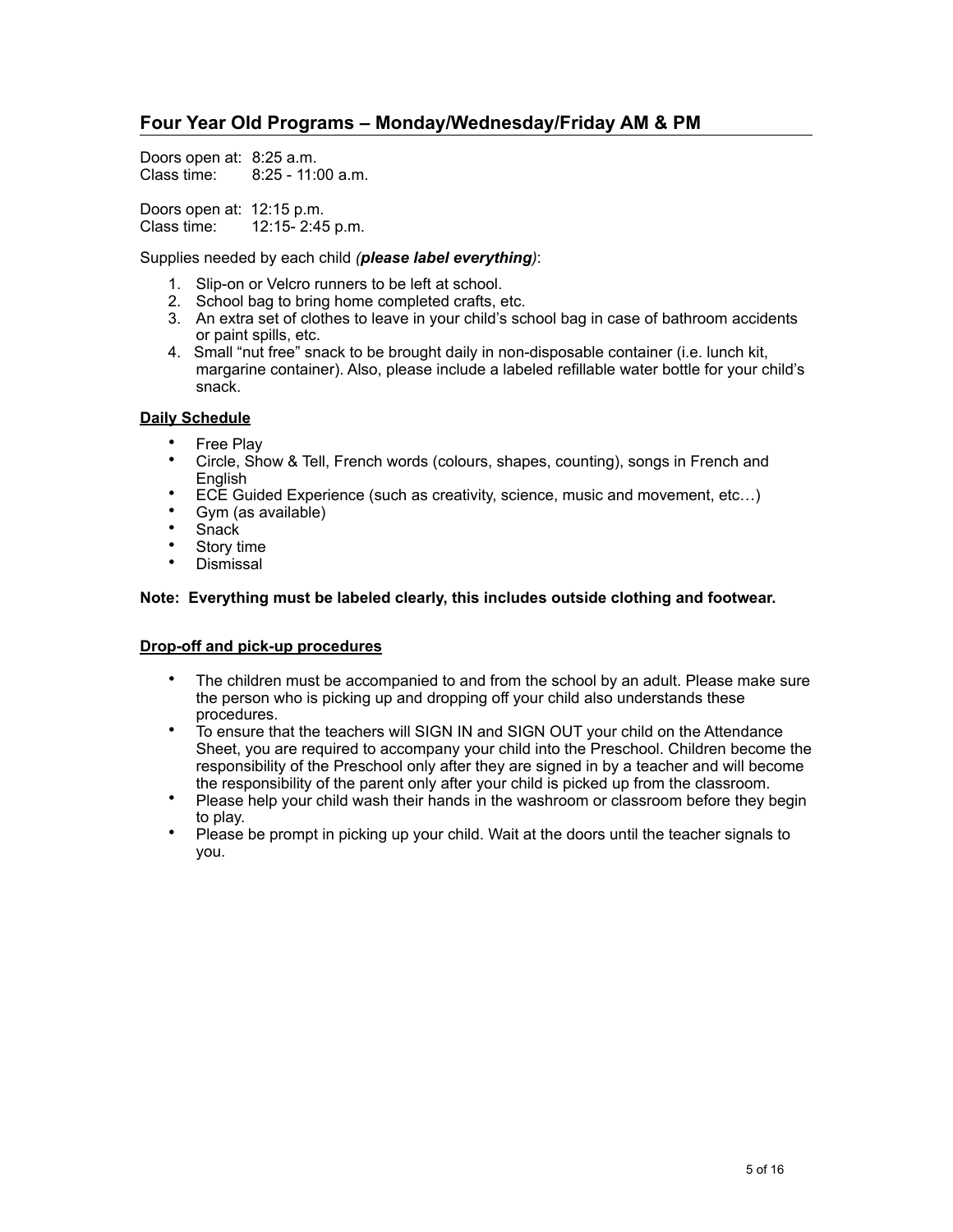## **INCLUSION**

Van Belleghem French Immersion Preschool values the contributions and potential of all children. The preschool strives to be accessible to all children, including those who require additional support for physical, cognitive, social or emotional needs. We will be open to enrolment of all children and will make all reasonable efforts to accommodate children with additional support needs within the confines of available physical and human resources. The following policy points illustrate the practices and potential in this area.

#### **Access/Goal:**

- Our goal is to be inclusive by providing a developmentally appropriate setting for all children in a safe, secure environment.
- All children for whom the preschool has the appropriate resources available, will be accepted into the program
- We will make every effort to provide all children with the opportunity to participate in all activities and develop to their fullest potential.

#### **Environment:**

- There is a ramp at the northeast entrance of the school for wheelchair access
- Our classroom area is set up to be accessible to all children. The learning and play centres are arranged so that all children can reach and use the materials in them.
- We have a variety of developmental games, toys and activities for all children.
- Activities are altered and plans are being continuously assessed and altered as required to respond to children's needs

#### **Participation and Activities:**

- Our daily activities promote routines, offering support to all children so everyone can participate.
- All of the children are encouraged to make their own decision on what activity they would like to participate in, learning to make decisions based on their own personal needs and abilities.
- The preschool values the contribution that having children with additional support needs can provide to the growth and learning of all children in the classroom
- All children are encouraged and given the opportunity to play together and learn how to develop relationships with each other.
- Activities/presentations in the classroom, in the school and field trips are part of our regular programming, which we promote/invite all children to participate.
- We watch/observe the children so that we can evaluate and help meet their needs to ensure that all activities can be a successful achievement for them.
- Parents/Care providers are always welcome in the classroom to provide children with additional supports when required

#### **Individual Early Learning/Support:**

- A variety of activities are prepared throughout the day to provide a mix of individual and group experiences
- Children who require time alone may find the cozy corner to be a comfortable place to sit and experience a reduction in stimulation
- Children are communicated with, using positive language, constructive feedback, redirecting, guidance, and encouragement.
- Children are commended and rewarded for cooperative and helpful behaviour, efforts and achievements at all levels of individual ability.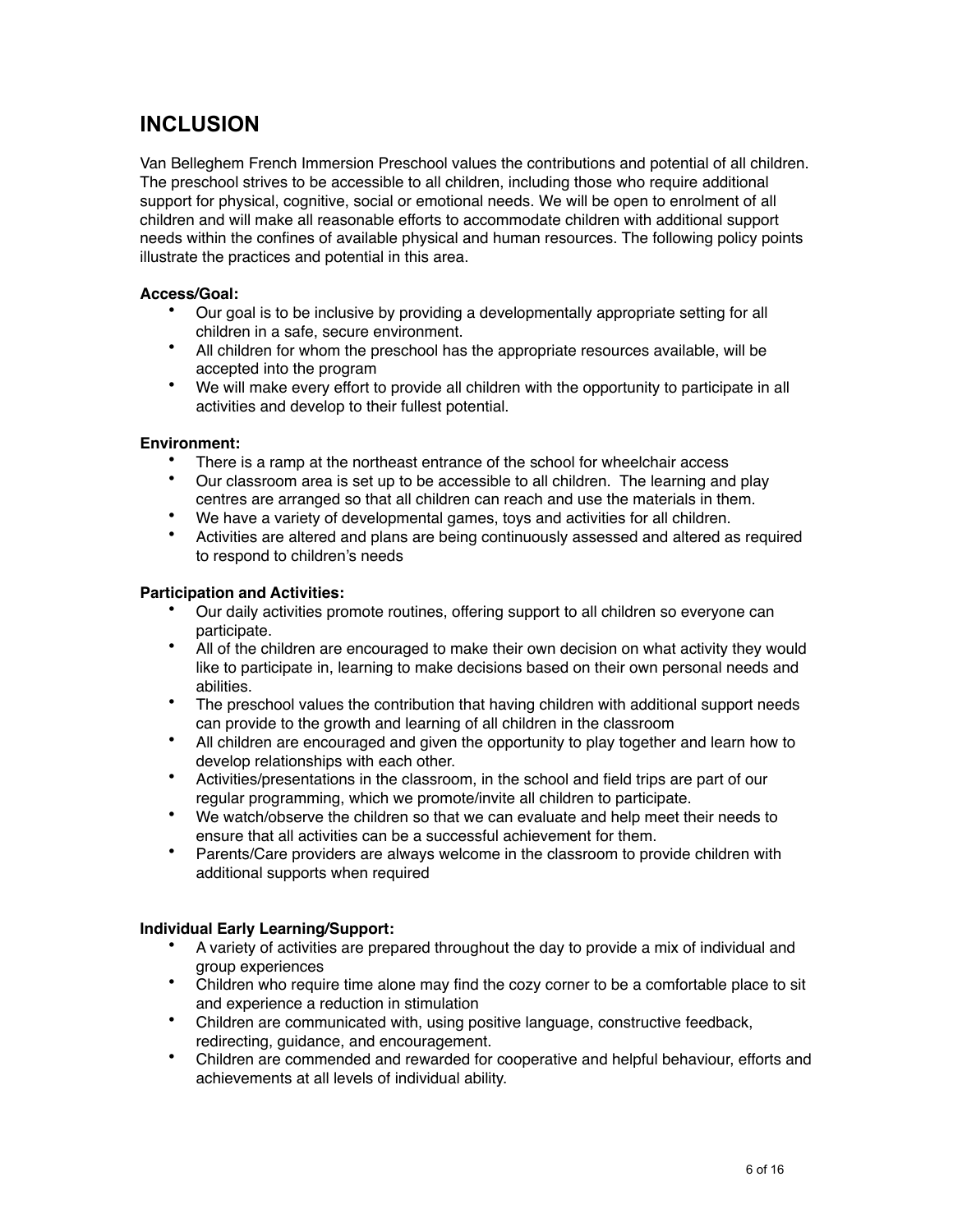#### **Family Centred Practice**

- We observe and communicate the needs/progress of the children to the parents.
- We request and incorporate the feedback of families into the individual treatment of each child
- We value the insights of care givers and strive to meet children's needs based on those insights
- We listen to the family's concerns and observations before informing them of our observations, both as a tool to assess our program and the family, and as a way to ensure that the family feels valued and respected
- We offer assistance with helping the child to adjust to the classroom and the classroom activities. All challenges are discussed with the child's family to always ensure the most positive outcome.
- We always consult with the parents and encourage their participation with making the best decisions to help meet every child's need.
- Parents of children with additional support needs will be encouraged to participate on the board of directors to advocate most effectively for the needs of their children and act as a resource for the preschool to become better equipped to support children with additional support needs

#### **Collaboration Among Partners**

- We strive to access all available supports that are involved with children with additional support needs, including childcare workers, therapists and family members to better understand and accommodate these children.
- An individual program plan will be created for any child with additional support needs that comes into the program
- Resources such as a dedicated support worker will be accessed and available before the school year starts, to ensure that a child with additional support needs who requires such assistance will not miss classes.
- Community resources will be sought for children who require them. If ever in doubt about who to contact, the Childcare Coordinator will be asked to assist to find appropriate services.
- The Guidelines for Early Childhood Transition to School for Children with Special needs will be addressed and complied with
- Informed written consent will be signed before accessing services from other professionals beyond the preschool

#### **Staff Supports**

- Staff are required to complete 24 hours of professional development each year. Some of these hours are to be devoted to inclusion.
- Staff meet with the URIS Nurse at the beginning of each school year to review any relevant health issues.
- Staff will acquire additional training from a health care professional if required to meet the needs of a child in the class.
- Additional staff will have to be hired, and grants to cover if there are any children who will require 1:1 support. Both teachers are required to maintain the safety and productivity of the program with classes of 12-19 children.
- All staff are expected to participate with all children in their care

All other policies of Van Belleghem French Immersion Preschool support this inclusion policy. They have been reviewed and updated where required to ensure continuity and consistency.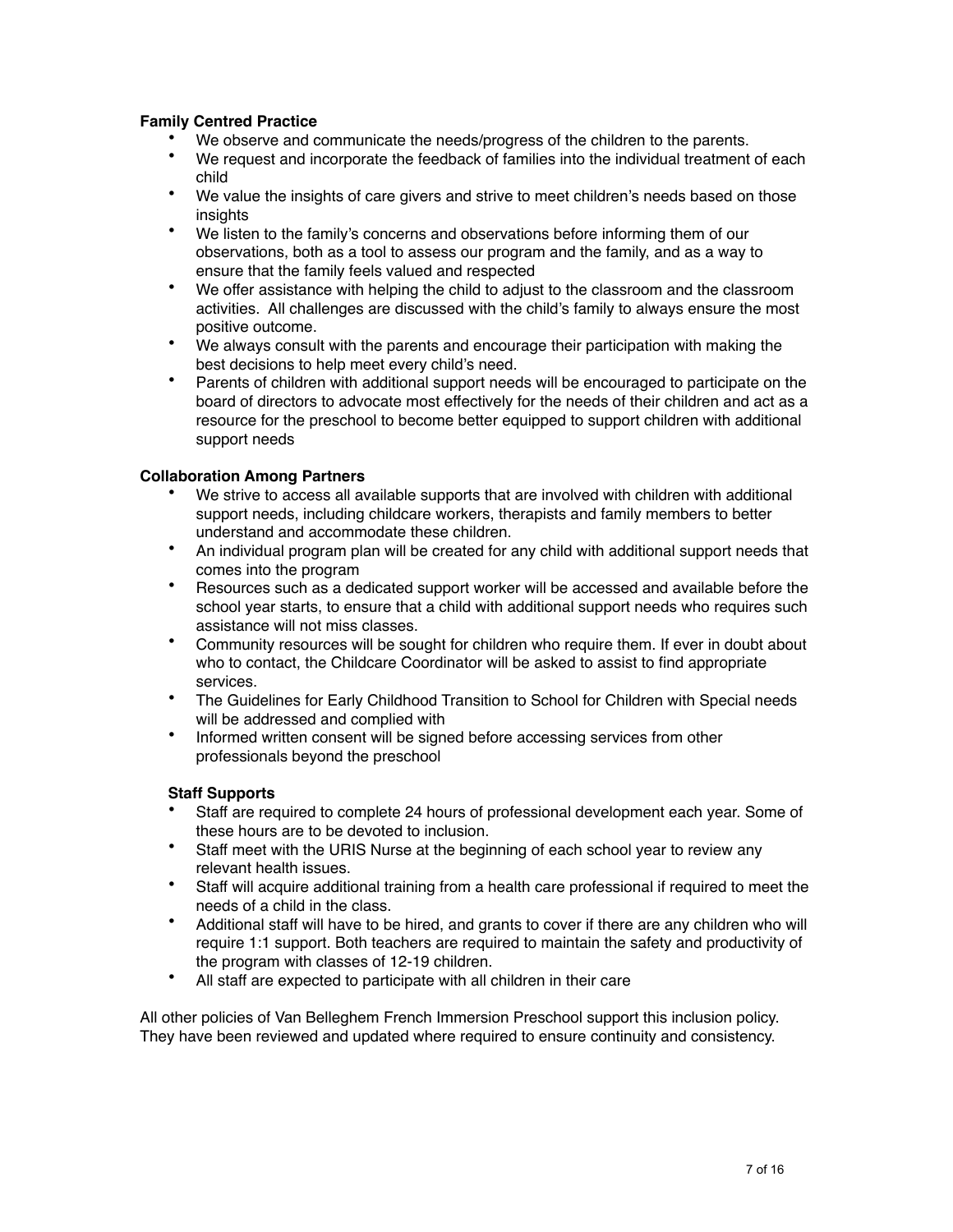## **BEHAVIOUR MANAGEMENT**

Since we live in a community, it is important that our children learn to behave appropriately in a variety of class situations. Great importance is placed on the behaviour of the children to reflect the following values:

- self -respect
- respect of others
- respect of property<br>• **exder**
- order
- safety
- fair play
- dependability

It is the responsibility of the school to create a positive learning environment where warmth, cooperation, mutual respect, and confidence reign.

Manitoba Day Care licenses the school, and the policies of the school are those stated in the *Best Practices Licensing Manual for Day Care Centres*, Child Day Care Program, in particular:

*A licensee shall not permit, practice, or inflict any form of physical punishment or verbal or emotional abuse upon, or the denial of physical necessities to, any child in attendance at the child care centre. (Section 11(1))* 

In addition, the staff and executive of the school are bound to comply with regulations in respect to suspected child abuse occurring outside the school's operation:

*Every licensee shall immediately report, or cause to be reported, any case of suspected child abuse relating to a child attending the licensee's child care centre to the Director of Child and Family Services or a designated child care agency as required by "The Child and Family Services Act" or any similar legislation. (Section 11(4))* 

It is important to note that the above regulation takes precedence over the confidentiality requirements of the regulation stated below:

*Every licensee shall keep information concerning a child or a child's family strictly confidential, but (a) the child's parents or guardians shall have access to such information upon request, and (b) the information can be disclosed with the written consent of the child's parents or guardians. (Section 6(3))* 

When behaviour issues are identified in the classroom, first response by the teacher is to address the child directly, at eye level. Discussion of the behaviour at issue will involve the following basic sequence:

- Identification of the problem behaviour
- Expression of appreciation if the student identifies the inappropriate behaviour and accepts responsibility for it
- Identification of why this behaviour is unacceptable
- Discussion between students will be facilitated if it is a situation involving more than one child
- The child will be encouraged to provide empathy towards the other child. They can ask the other child what they can do to make them feel better. Gestures such as giving a hug, a hand shake, a high five, giving them some space or giving an appropriate apology are all ways that a child can provide empathy. Speaking to the child about what they could do differently ex: "What can I do the next time…."

If this sequence does not result in the desired outcome, or the child is too upset to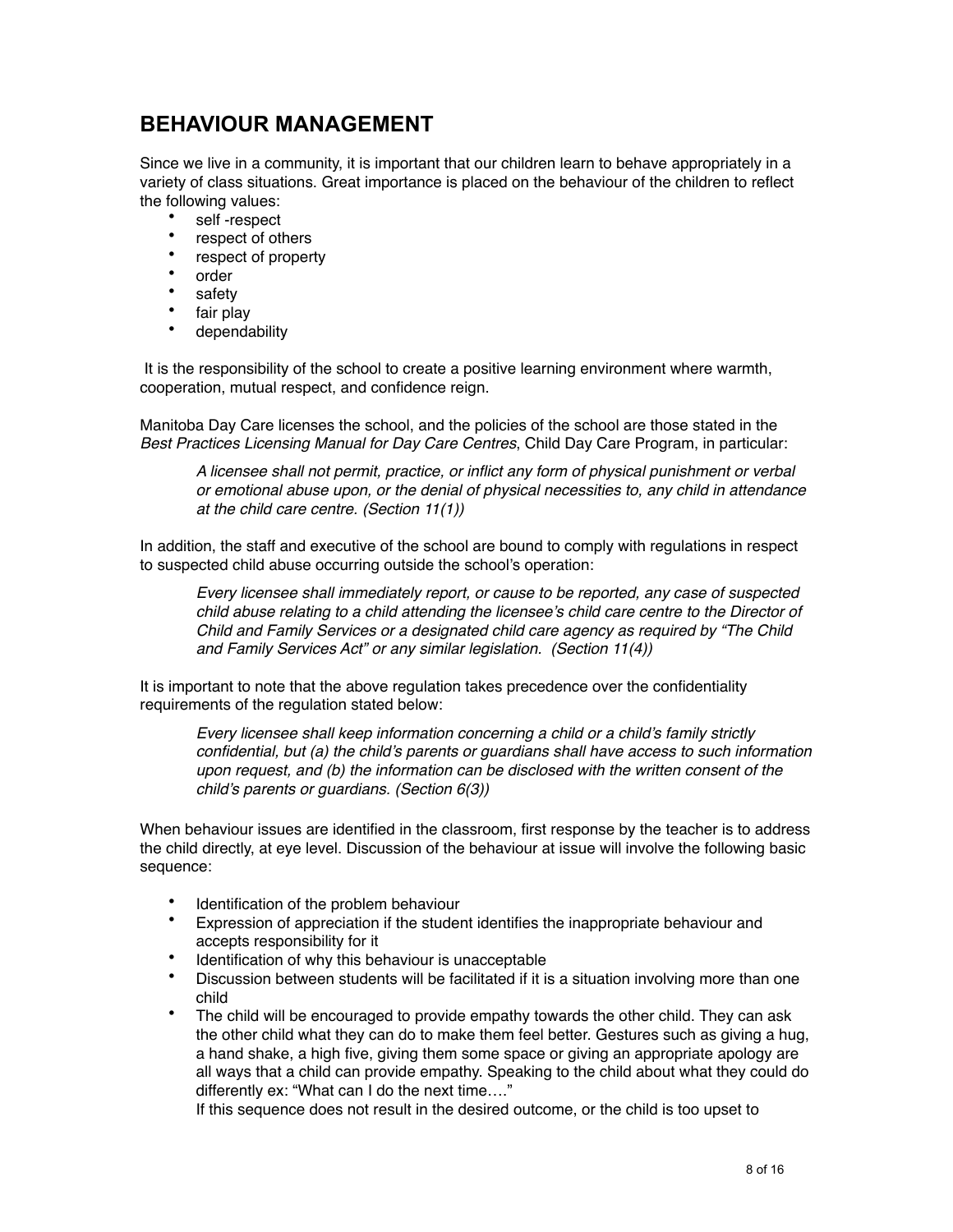discuss the event, the child will be redirected and/or guided to an alternate area until he/ she is ready to return and /or has calmed down. During this time the child will be checked in with every few minutes. Once the child is ready to deal with the problem, the sequence will be picked up where it was left off.

For most "normal" preschool aged issues, dealing with the incident within the class is sufficient. In situations of repeated violations OR when the problem is one of intentional violence against another student, discussion with the parent will follow. A plan will be discussed and achieved with the parent. These policies take into account the developmental capabilities of 3 and 4 year old children, and age appropriate developmental behaviour and expectations.

In any situation where a parent has concerns about their child's experience, the teacher will agree to set up a time to discuss the child's progress in the program. There is an open door policy in the class. If at any time and for any reason, a parent/guardian wishes to observe the class, they are welcome to do so.

## **SERIOUS DISRUPTIONS OF THE CLASSROOM**

In any situation where the child's behaviour is disruptive to the point that the class cannot be conducted in an orderly way, or where one child's needs exceed the resources available, consultation with the parent will be required. A plan of action will be created with the parent. This may include but is not limited to:

- using behavioural analysis to learn what may be contributing to a child's inappropriate behaviour and how to help reduce or eliminate the behaviour
- having a formal or informal meeting to discuss concerns and to develop an action plan to encourage appropriate behaviour in the future
- parent's attendance of classes to assist with child,
- parent staying on site but not in the class
- a referral may be made to an outside agency to assist the preschool and the family

If a child's needs exceed the available resources of the preschool, the child may be sent home with the parent if no other alternatives can be found at that time. These issues will be documented and brought to the board for consideration and problem solving. Repeated disruption of class progress of this nature may result in the board deciding that the child should be removed from the program. The board would also consider whether or not to return tuition and/or deposit in this situation.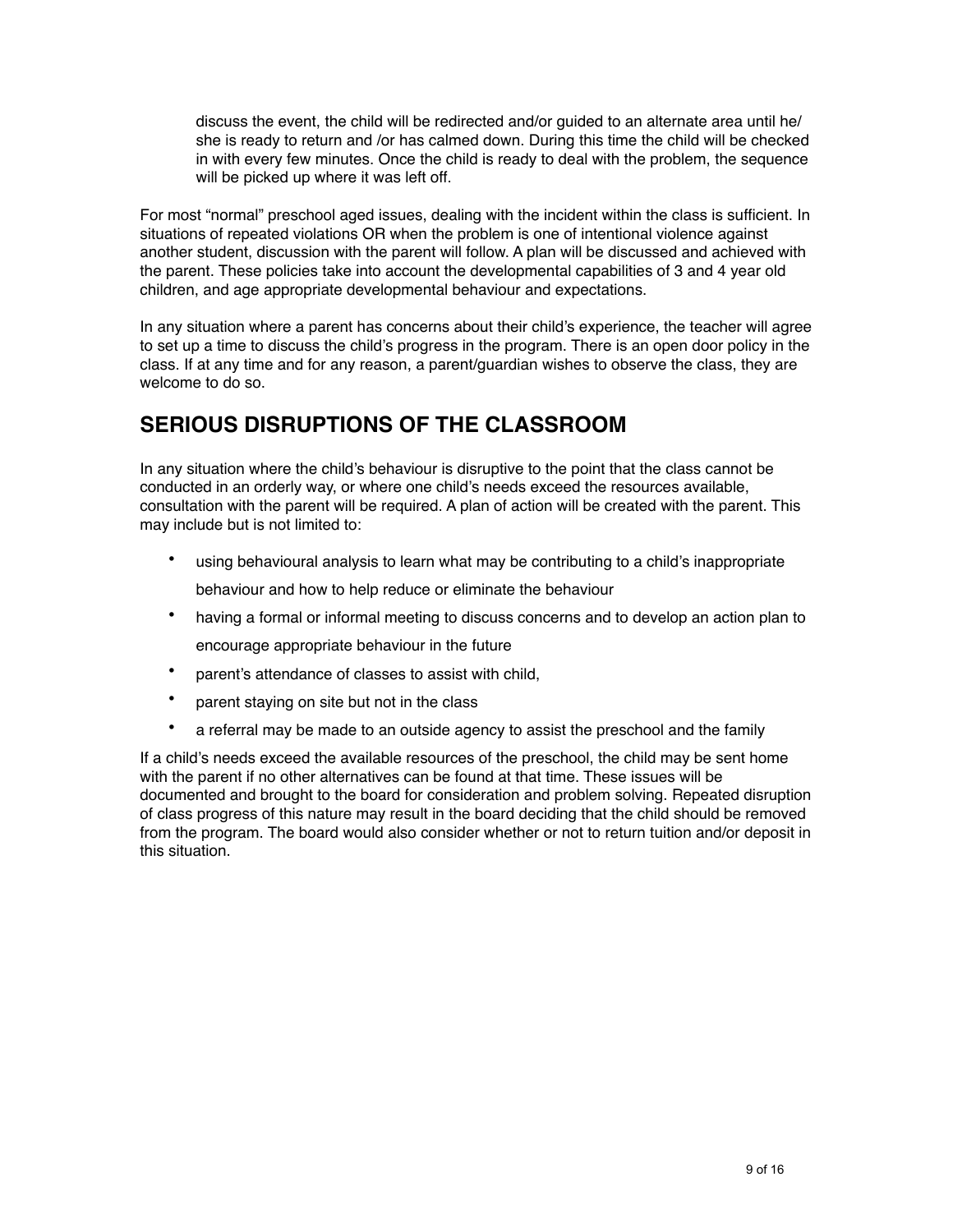## **EMERGENCY PROCEDURES**

The teacher, or teacher and aide, are responsible for notifying the Principal's office (where proper channels will be followed) over the intercom immediately in the case of a medical emergency. In case of fire, the alarm outside the class shall be pulled. All staff members are knowledgeable in the use of fire extinguishers. A first aid kit is available for staff use if necessary. The school designs evacuation procedures. Fire drills are conducted monthly. The removal of daily attendance report and emergency child information records are the responsibility of the teacher in case of evacuation.

The designated place of shelter in the event of an evacuation is:

Bank of Montreal Southdale Centre 31 Lakewood Ph # 204-985-2098 Contact Person: Amaiba Paiso (Assistant Branch Manager)

## **EXECUTIVE BOARD**

The Executive consists of a Coordinator, Assistant Coordinator, Secretary, Treasurer, Programming Coordinator, Fundraising Coordinator as well as Class Representatives for each classroom. All these positions are held by parent volunteers. Executive meetings are held shortly after the beginning of the school term and anytime thereafter that they are deemed necessary.

## **LICENSE**

The license is to be displayed on the bulletin board. It is issued by: Manitoba Family Services Manitoba Early Learning Child Care 114 Garry Street Winnipeg, Manitoba R3C 1G1 Telephone: 204-945-2197

## **CLASSROOM SPACE**

Must be applied for annually to the Louis Riel School Division. The use of the school facility on other occasions such as for the purpose of general meetings, registration, etc. must be applied for to the School Division and the date cleared with the Principal.

## **INSURANCE**

Comprehensive general liability coverage is purchased annually.

## **SCHOOL TERM**

The school term is September to the end of May/beginning of June.

## **CLASS CANCELLATION**

Pre-School classes are cancelled any day that it is announced that Louis Riel School Division schools are closed due to weather conditions, unless otherwise notified by the Executive. If in the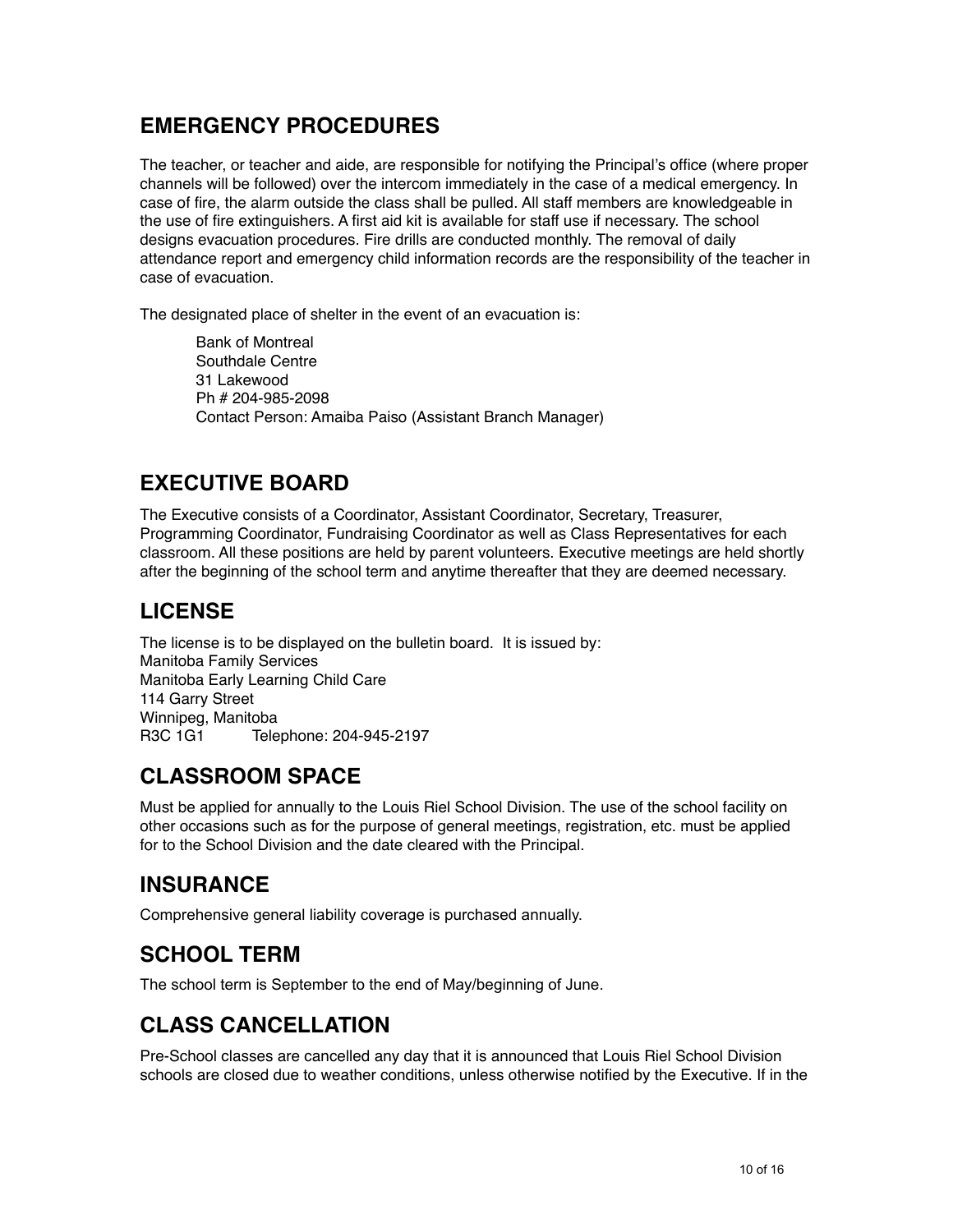unforeseen circumstance where both teachers are sick on the same day, classes may need to be cancelled. Parents will be notified by classroom reps as soon as possible!!

## **FEES**

Fees are established and parents are advised of same in the registration package (See Appendix A, the Fee Schedule). **The \$100.00 registration fee is non-refundable.** 

**\*\*\*\*The fee schedule is approximate as fees can only be finalized based on the current Louis Riel School Division calendar which is available in June**. Fees are established based on the number of classes offered. An information letter is sent to parents mid-August and the finalized fee schedule is included in this letter. **Please note that the fees presented in the attached schedule may decrease or increase.**

Each class is \$10.40

Full payment can be made by cash or cheque. If you prefer to pay in instalments (Sept-Dec) these must be made by post dated cheques only! Fees will be due at the "Meet and Greet" in September. (Further details and exact fee amounts will be sent out in August via email!)

Fees will also include statutory holidays that the Preschool would otherwise be open for. Christmas Day, New Years Day and Good Friday IF it lands on Spring Break would not be included.

The following statutory holidays would include: Louis Riel Day, Good Friday (if it does not land on Spring Break), Victoria Day, National Day for Truth and Reconciliation, Thanksgiving Day and Remembrance Day if it lands during a weekday.

#### **There will be a \$20 charge for all cheques returned NSF.**

## **WITHDRAWALS**

Refunds are not provided. Special circumstances or decisions are dependent on ability to fill vacancy and are at the discretion of the Board of Executives.

## **SNACKS**

Each child is encouraged to bring a nutritious snack daily. Some suggestions for good nutritional snacks are raw fruit and vegetables, yogurt, applesauce, dried fruit such as raisins or apricots, bagel, dry cereal, cheese, hard-boiled egg, a small sandwich, or crackers. **Please do not send chocolate bars, candy, potato chips, Fruit by the Foot or items that they may choke on such as popcorn.** Filtered water from "World of Water" is available so please send a reusable water bottle and it can be refilled whenever your child may need water. Please do not send any juice boxes.

**Van Belleghem is a Nut Safe School-PEANUTS/TREE NUTS are NOT permitted!** Hot beverages are NOT to be consumed in the class while the children are present.

## **SUPPLIES AND EQUIPMENT**

Supplies and equipment are purchased from general revenue unless obtained from parent donations.

## **SALARIES**

Salaries for teachers are reviewed whenever contracts are up for renewal.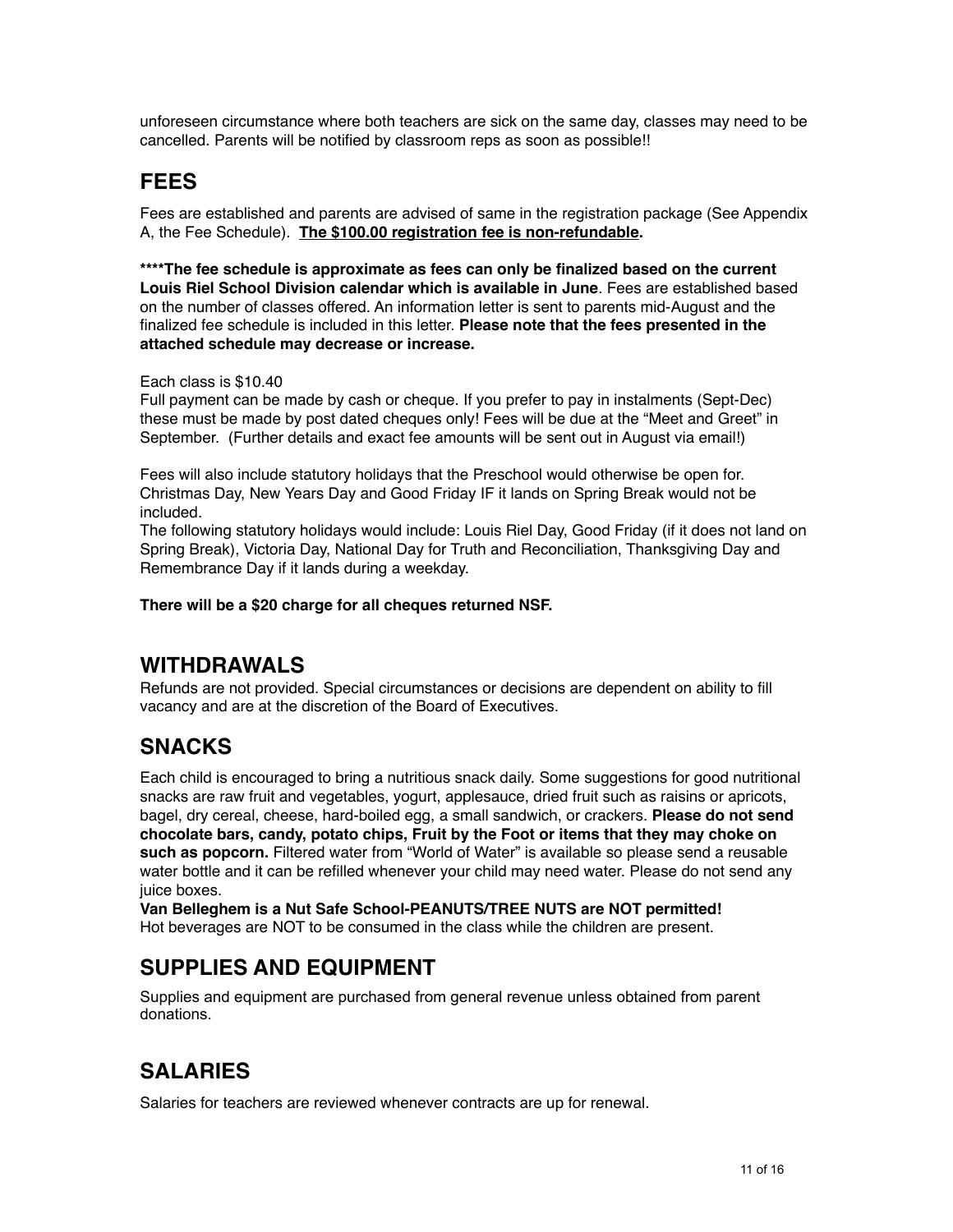## **FUNDRAISING**

The Board of Executive decides upon fund raising projects. **All** parents are **encouraged** to participate in fund raising projects. Some families that choose not to fundraise but would like to support the Preschool could contribute financially. Our Preschool is a not for profit cooperative that relies on fund-raising money for all extra classroom equipment, entertainment, learning resources, our annual farm trip and more.

## **FINANCIAL ASSISTANCE (GRANTS)**

A government grant is received yearly based on the number of weekly sessions offered and occupancy. This grant depends on government fiscal policies which can vary from year to year.

## **FINANCIAL REPORTS**

Financial records are kept and maintained by the Treasurer in keeping with generally accepted accounting principles.

## **COMMUNICABLE DISEASES**

The parent of a child who has contracted a communicable disease must notify the teacher. In turn, the teacher shall notify at least one member of the Executive Board. This member will notify, if applicable, the Health authorities.

Public Health has furnished child care facilitates with illness and contagious guidelines which we are required to follow. A child will not be allowed to attend the Preschool if he/she has:

- Pink eye with yellow or white discharge
- Impetigo
- Ringworm/Scabies
- Contagious disease (measles, mumps, chicken pox, etc…)
- Rash (unless previously diagnosed as non-contagious)
- Strep throat
- Repeated diarrhea and/or vomiting (more than twice in 24 hours)
- Child is running a high temperature (above 37.5) in the last 24 hrs or has received fever reducing medication
- Cold is severe enough to require constant attention (i.e. running nose)

Please do not bring sick children to the Preschool. If your child is too sick to participate in all of the Preschool's activities, then they are too ill to be at the Preschool. We do not have the facilities or teachers to care for sick children.

## **NO NIT POLICY**

As a means to reduce the spread of head lice, the Preschool will strictly enforce a NO-NIT POLICY. The only effective measure against head lice is the COMPLETE AND THOROUGH REMOVAL OF ALL EGGS (nits). Any child found with head lice or nits will be asked to remain at home until treated and there is no visible evidence of head lice seen for 24 hours. Staff will check the child's hair for 3 weeks after the first sighting.

## **TRANSPORTATION**

It is the responsibility of the parent or guardian to arrange for their child's transportation to or from school. The teacher is responsible for the child during class hours only, and only after the child's presence has been acknowledged by the teacher inside the classroom. The teacher must be told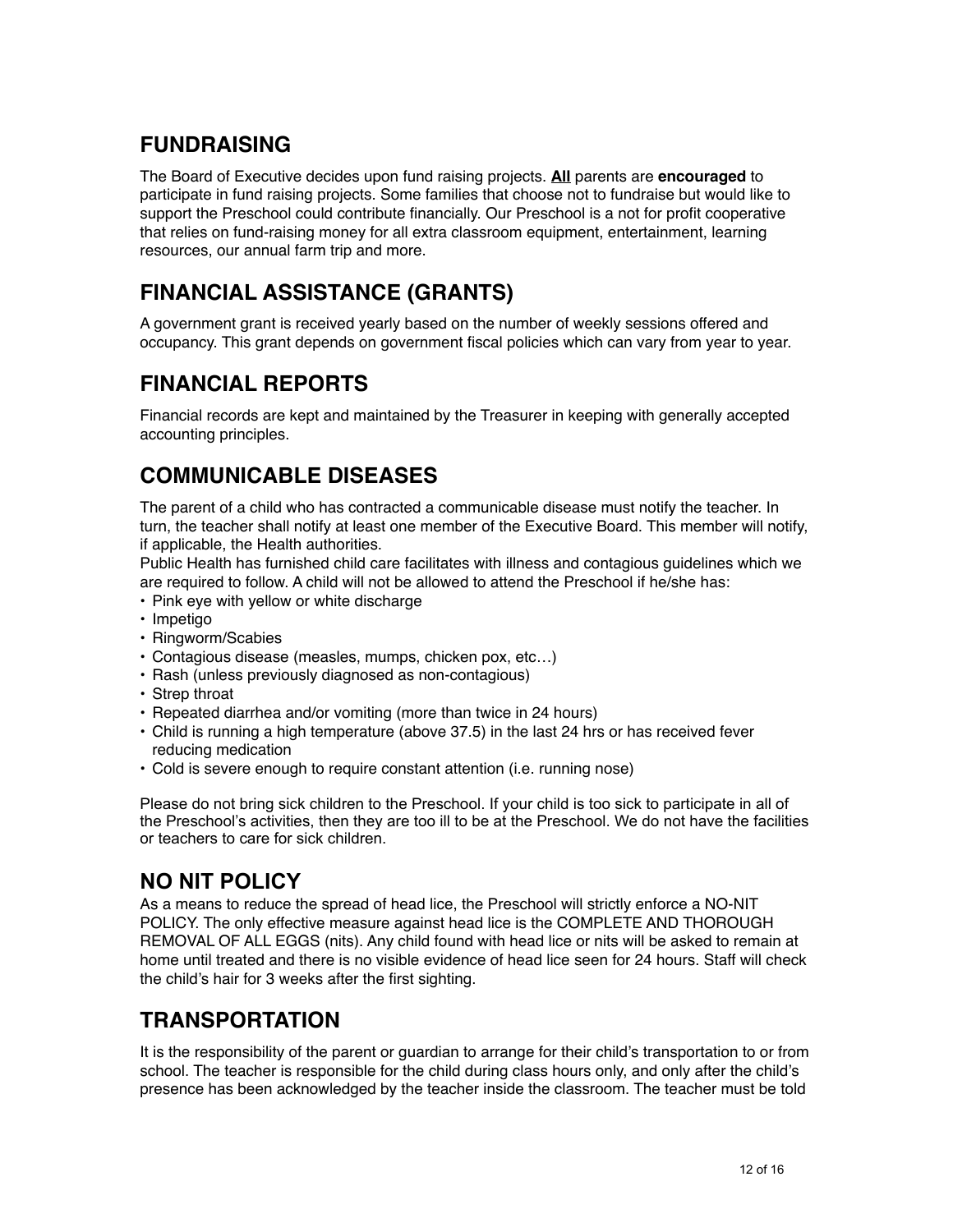who will be picking up the child from school and they will need to provide photo ID before the child will be released.

## **DROP OFF/PICK UP**

It must be remembered that classes are in session when you bring your child to pre-school. We must use the (a) middle doors or (b) main entrance doors on the North side of the school. Please do not walk through the hallways of the school. Please do not drop-off your child any earlier than the allotted start time of class. Bring your child into the classroom after their outdoor clothes are removed and hung up.

When picking up your child, please wait in the carpeted hallway directly inside the middle doors on the north side of the school. The teacher will motion to the parents when it is time to dress your child. Please be on time.

The children must be accompanied to and from the school by an adult. Please make sure the person who is picking up and dropping off your child also understands these procedures. To ensure that the teachers will SIGN IN and SIGN OUT your child on the Attendance Sheet, you are required to accompany your child into the Preschool. Children become the responsibility of the Preschool only after they are signed in by a teacher and will become the responsibility of the parent only after your child is picked up from the classroom.

Please help your child wash their hands in the washroom or classroom before they begin to play.

## **GUARDIANSHIP**

The primary responsibility of the Preschool is to ensure the health, safety and well-being of your child. We do not get involved with disputes between parents/guardians. The Preschool requires a copy of any legal documents pertaining to guardianship. Without such a form, either parent/ guardian has access to pick up. The Preschool is required to follow the Manitoba Early Learning and Child Care Protocol Understanding Custody Arrangements and Court Orders issued by the Criminal or Family Law Courts. Please discuss these issues with the Director.

For more information please visit: <http://www.gov.mb.ca/fs/childcare/resources/publications.html>

## **LATE FEE**

A late fee will be issued if the child is picked up after 11:00 or 2:45. A charge of \$10 for the first 10 minutes or portion there of and \$5 for each remaining 10 minutes there after will be issued. This will need to be paid by the start of the next preschool class for your child.

## **FIELD TRIPS**

Parent volunteers will provide and/or arrange for their child's transportation for field trips. While in transit, the child/adult ratio should not exceed three (3). In addition, there should be only as many persons in one vehicle as there are seat belts in that vehicle. All children are required to wear seat belts while riding in a parent's vehicle to and from the designated destination. Parents must provide car seats for their children if desired. Parent volunteers are asked to assist the staff in the supervision of the children assigned to them for the duration of the field trip. For this reason, no siblings are allowed on field trips.

## **ENHANCED SAFETY PLAN**

A copy of Van Belleghem French Immersion Pre-School's Enhanced Safety Plan is located in the classroom. An electronic copy is available upon request.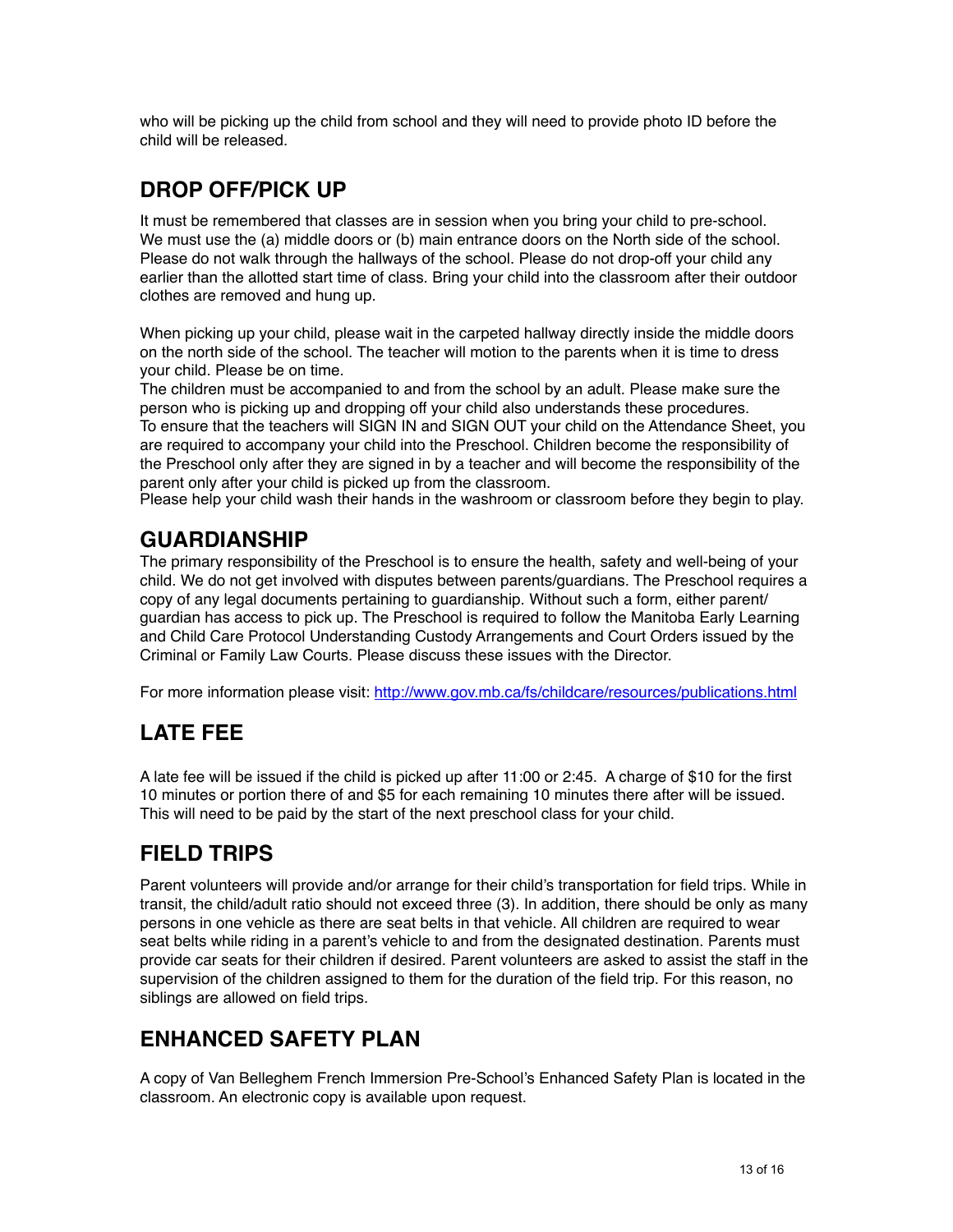## **PARKING**

Parking is allowed across the street from the school in the Walmart parking lot.

## **PARENT PARTICIPATION-3 YEAR PROGRAM ONLY**

Parents of children enrolled in the three-year-old program may be required to assist the teacher for the entire duration of the class at least five times a year. Child and Family Services require a child abuse registry form to be filled out by volunteers when the volunteer is included in the child/ adult ratio.

## **CLASS OBSERVATION**

Parents are always welcome at the school. For obvious reasons, no siblings can be present during class observation.

## **CLASS LOCATION**

Classroom space is rented annually from the Louis Riel School Division and is currently located in École Van Belleghem, 10 Vermillion Road in room #14.

## **TOILET TRAINING**

All children **must** be fully toilet trained. They must not be wearing pull-ups or diapers.

## **FIRST AID**

Parents are required to sign a First Aid release, located on the registration form, in the event of accident. All teachers and aides have completed recognized First Aid and C.P.R. Courses.

## **LIFE THREATENING ALLERGIES**

In keeping with Manitoba Early Learning and Child Care Programs Regulations and Ecole Van Belleghem policies we maintain a "peanut/nut free" environment. Please do not send products containing peanuts/tree nuts to the Preschool or they will be sent home. Allergies can be life threatening. We make every effort to maintain a safe environment for both the children and the teachers. In addition, we will inform you when other allergy precautions need to be taken. We rely on parents to ensure that all food sent to the Preschool meets these guidelines. The Preschool cannot be responsible for allergic reactions that may occur while children are in our care. Where there are known allergies, you will be responsible to provide an Epipen, if applicable, for your child in an emergency. Families will be required to fill out forms for the "URIS" program. (Unified Referral and Intake System. "URIS provides support for children who need assistance to perform special health care procedures when they are attending community programs, which includes schools, licensed child care centres and homes, as well as respite.

URIS provides a standard means of classifying the complexity of health care procedures and establishes the level of qualification required by staff assigned to support children with special health care needs."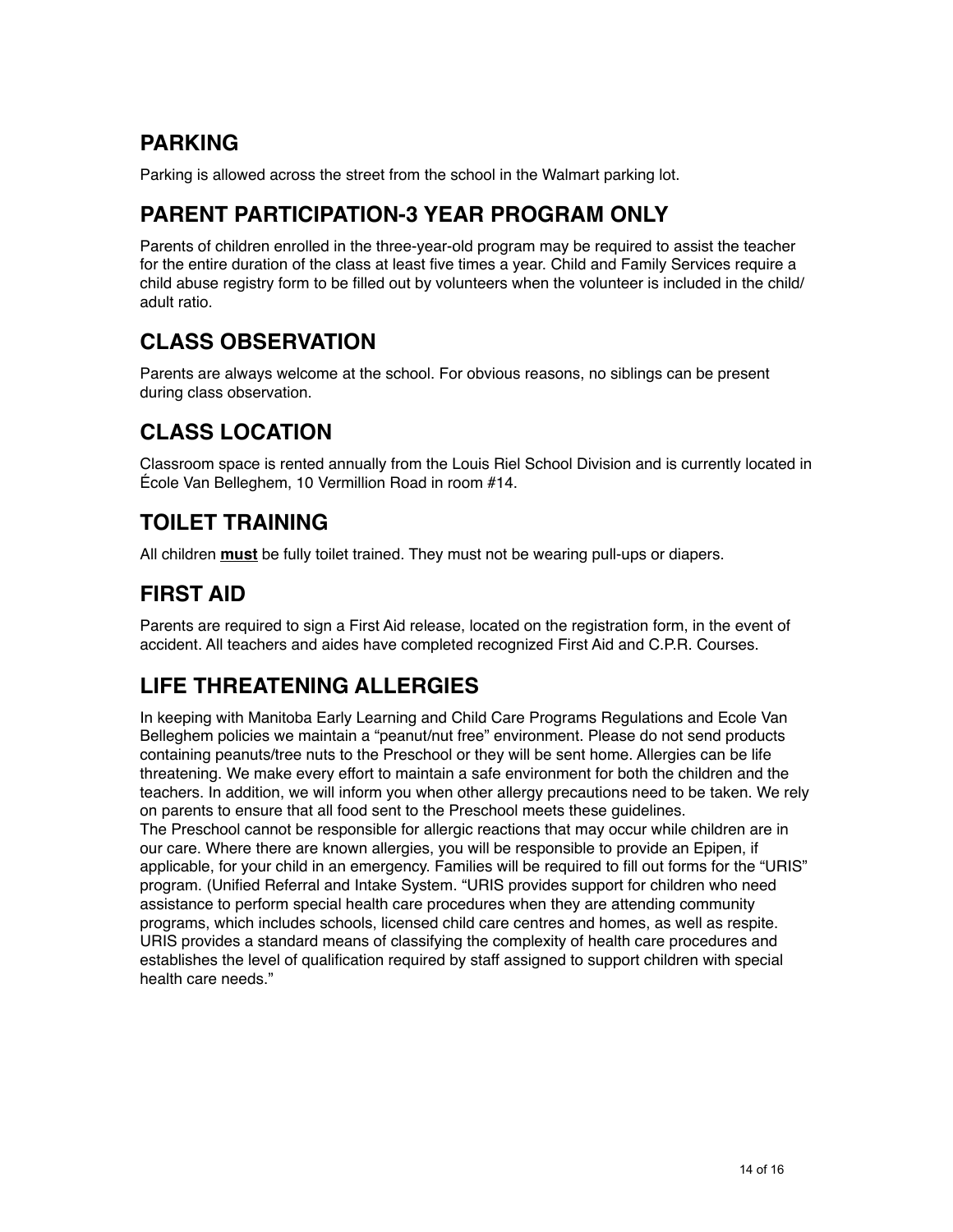## **Appendix A 2022/2023 Approximate Fee Schedule**

Please note that all fees are non-refundable.

We are required to follow Louis Riel School Division's calendar which is finalized in June. Fees are established based on the number of classes offered. **The amounts below are approximate and may therefore be decreased or increased. An information letter is emailed mid-August and will include the exact payment schedule and the date of the registration meeting.** 

All cheques should be made payable to Van Belleghem French Immersion Pre-School Co-op Inc.

•The \$100 registration fee is due when handing in your registration form and is non-refundable. •Full payment can be made by cash or cheque. If you prefer to pay in instalments (Sept-Dec) these must be made by post dated cheques only! Fees will be due at the "Meet and Greet" in September. (Further details and exact fee amounts will be sent out in August via email!)

#### •**A \$20.00 fee will be charged for cheques returned NSF.**

| Program                     | Non Refundable Req Fee |     |             |                           |                   |                   |  |  |
|-----------------------------|------------------------|-----|-------------|---------------------------|-------------------|-------------------|--|--|
|                             | (Paid in Feb)          |     | <b>Fees</b> |                           | <b>Total Fees</b> | Fee per class     |  |  |
| 3 year old (Tu/Th)          | \$100.00               | $+$ | \$800.80    | $=$                       | \$900.80          | \$10.40 per class |  |  |
| 4 Year old (Mon/Wed/Fri AM) | \$100.00               | $+$ | \$1,040.00  | $\mathbf{r} = \mathbf{r}$ | \$1,140.00        | \$10.40 per class |  |  |
| 4 Year old (Mon/Wed/Fri PM) | \$100.00               | $+$ | \$1,040.00  | $=$                       | \$1,140.00        | \$10.40 per class |  |  |

#### **Approximate remaining payments owing: (these cheques should only be submitted at the September meeting)**

Please date your post-dated cheques as indicated in the table below, and write your child's name and the program on the cheque. September through December cheques should only be submitted at the September meeting. Full payments are also accepted in forms of cheque or cash.

| <b>Program</b>                       | <b>Sept. 2022</b> | Oct 1, 2022 | Nov 1, 2022 | Dec. 1, 2022 Total |            |
|--------------------------------------|-------------------|-------------|-------------|--------------------|------------|
| 3 year old (Tues/Thur)               | \$200.20          | \$200.20    | \$200.20    | \$200.20           | \$800.80   |
| 4 year old (Mon/Wed/Fri AM) \$260.00 |                   | \$260.00    | \$260.00    | \$260.00           | \$1,040.00 |
| 4 year old (Mon/Wed/Fri PM)          | \$260.00          | \$260.00    | \$260.00    | \$260.00           | \$1,040.00 |